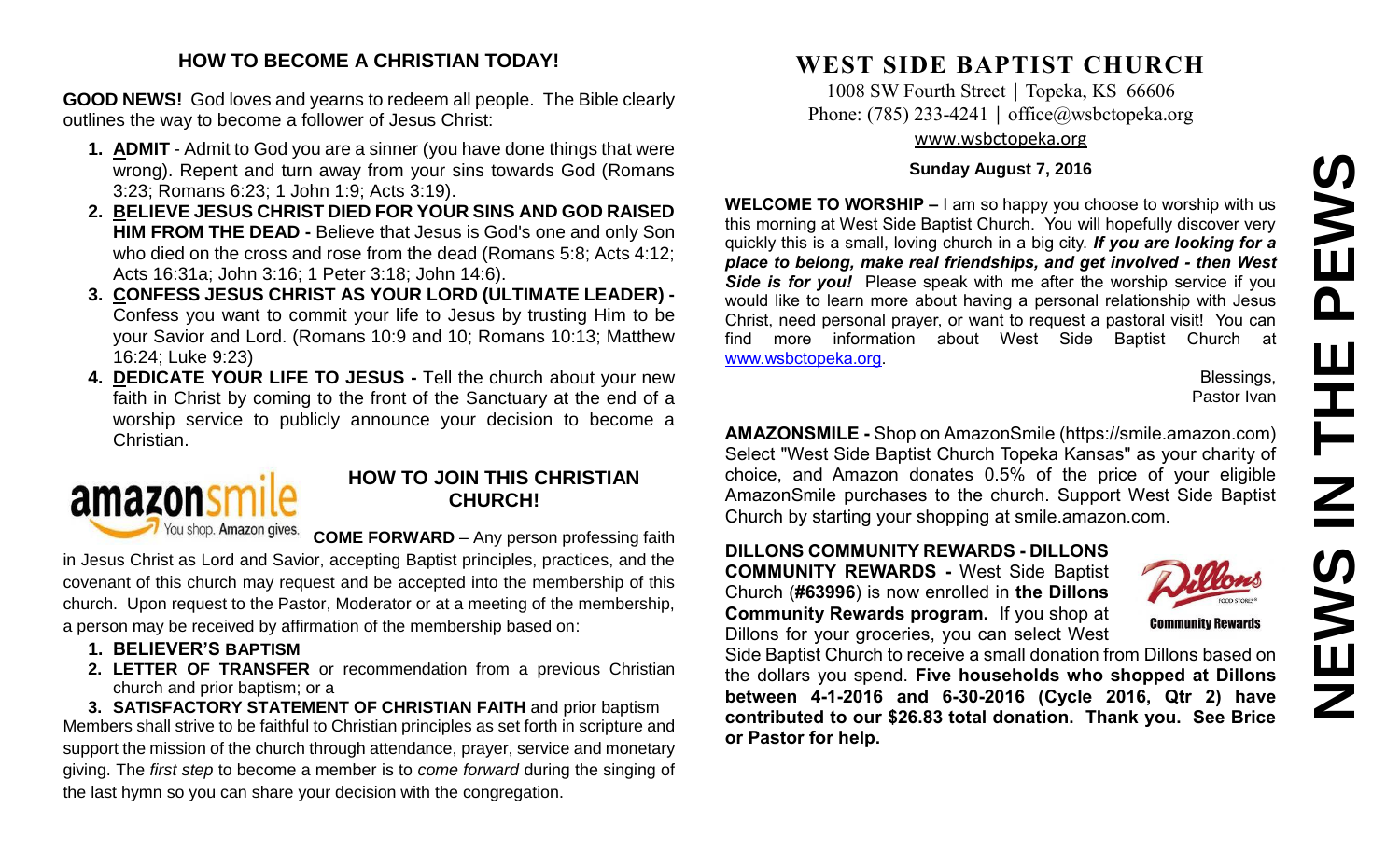#### **CHOIR REHEARSALS FOR WORSHIP IN THE PARK** – The annual, ecumenical worship service in Gage Park will be on **Sunday, September 18 this year**. The churches – Central Congregational Church, Gage Park Baptist Church, Potwin Presbyterian, and

West Side Christian Church - are joining their choirs to provide special music throughout the service. Due to the number of songs they are to learn, we will be rehearsing together throughout the summer. We are hopeful that choir members from all the churches will be able to attend many of the rehearsals shown below.

- Wed, August 24: 6:00 8:00 pm
- Sat, August 27:  $1:30 3:30$  pm
- Wed, August 31: 6:00 8:00 pm
- Wed, September 7: 7:00 8:30 pm
- Wed, September 14: 7:00 8:30
- Sat, September 17: 1:30 3:30
- $\bullet$

**NEW NURSERY WORKER** – Help the staff welcome our newest member, **Nursery Supervisor, Tondra Herrington**. Tondra has extensive experience as a child care worker in Topeka. She will work with Trena Ansell and other volunteers on Sundays, Wednesdays, and other scheduled times to care for children in the nursery. Please stop by the nursery to welcome her to West Side Baptist Church.

**NEWSLETTER** – **PICK UP a copy of the August "The Witness" newsletter.** Articles and updates for the **September** newsletter are due on **Wednesday, August 24 at 12:00 noon**. Send articles, news, testimonials, poetry, etc. to Lynda Cokeley at [office@wsbctopeka.org.](mailto:office@wsbctopeka.org) "The Witness" calendar and newsletter will be printed for distribution on Sunday, July 31.

**PACK THE BACKPACKS** - Again this year, the Outreach Ministry will collect



school supplies and purchase backpacks for kids at Meadows School. We will have a list of items in need on the bulletin board outside the office. We also will be collecting mittens and gloves as well.

Place your donations on or under the Christmas Tree in the sanctuary. See Mark Calloway for details.

**PASTOR ON VACATION –** Pastor Ivan will be on vacation starting Friday, August 5 thru Thursday, August 11. There will be a guest speaker on Sunday, August 7. The Lord's Supper (i.e., Communion) will be served on the Second Sunday (August 14). Please call the Church Office or Brice Smith during an emergency or to request hospital visits.

**RECORDINGS** - Our worship service is audio recorded. Contact the Church Office if you would like a DVD or CD of today's service or a service you missed.

**RIDE TO CHURCH** - If you need transportation to / from a worship service or another church-related activity, please call the Church Office at (785) 233-

4241 during office hours (Tuesday thru Friday, 8:00 a.m. to 4:30 p.m.). Volunteers are needed to ride along with our driver to pick-up children for Church. See Pastor Ivan with questions, or if you would like to volunteer.



**TECHNOLOGY COMMITTEE -** The Technology Committee is working on recording and uploading the message given each Sunday. Very soon we'll have a link on our web site (wsbctopeka.org) where they will be available for viewing. See Brice Smith, moderator, for details.

**YOUTH CAMPING TRIP** – The TACOS Youth Group will be making a Camping Trip to Perry Lake on **Friday, August 12 thru Sunday, August 14, 2016.** The Youth will meet at the church on



Friday August 12th at 5:00 pm to load the van and we will leave at 5:30 pm. We will plan on returning to the church at noon on Sunday. (We will have an early morning service on Sunday at the Campsite) We will prepare meals together as a group. If you would like additional snacks you may do so. If you

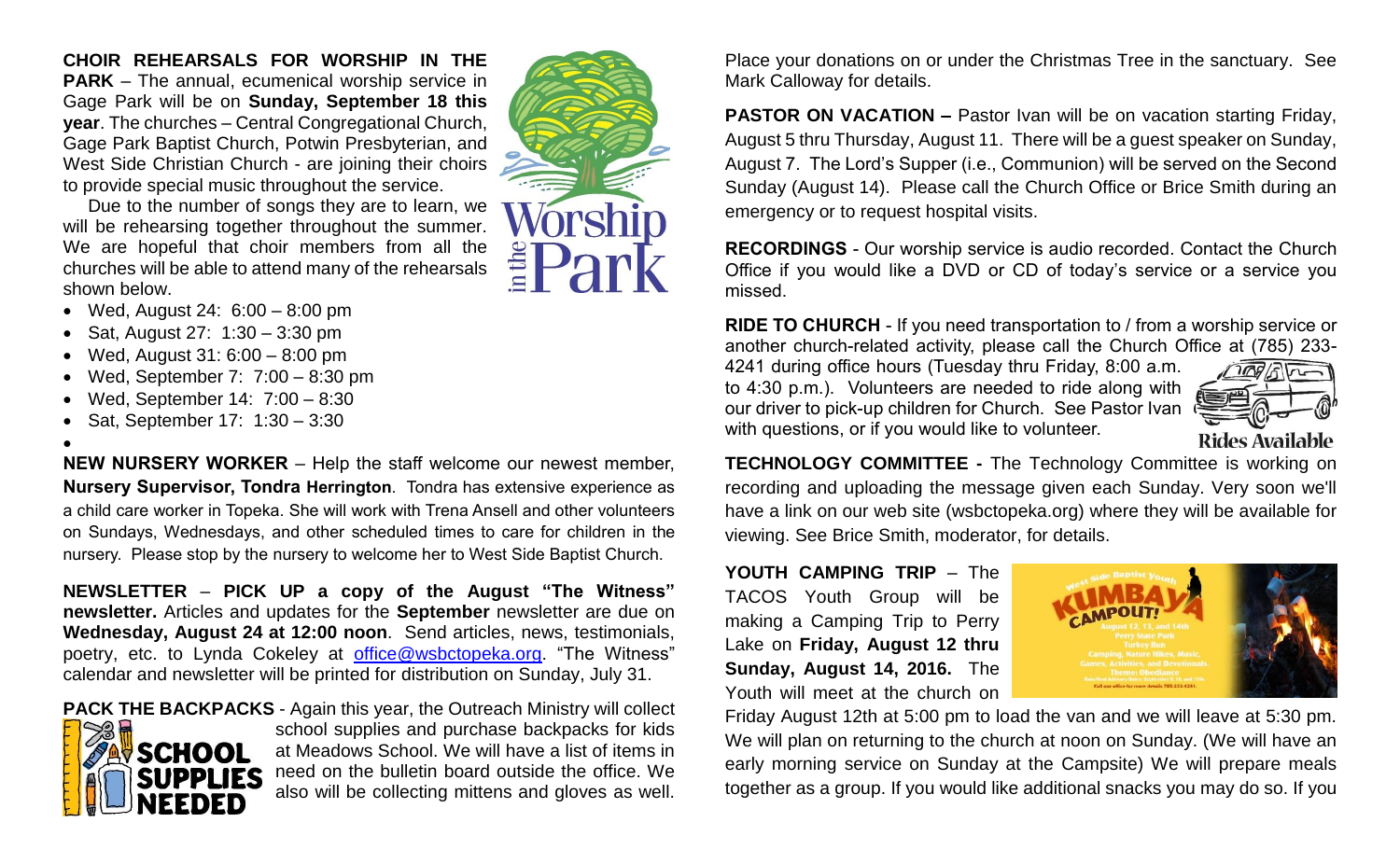have special diet requirements, please let us know in advance and we will try to accommodate them. See flier for more details and packing list. Contact Mark Calloway if you plan to attend this event. See Mark Calloway for details.

**YOUTH GROUP NAME – T.A.C.O.S. –** The Youth Group has chosen a new name: **T.A.C.O.S.** which stands for **"Teens at Church on Sundays."** Mark Calloway has helped the T.A.C.O.S. Youth Group design a new logo. New T-shirts will be ordered, soon. Watch for more news from these young leaders.



#### **ABCUSA 2017 BIENNIAL – Save the Date!** Go with the Greuter family to



the American Baptist Churches Biennial Mission Summit in Portland, Oregon, next year - June 30 to July 2, 2017. A number of exciting events occur before and after the official Mission Summit dates - so plan to come for the full event! www.americanbaptists2017.com



**A CALL TO PRAYER** - A Call to Prayer has been issued to all American Baptists by the American Baptist Churches USA (ABCUSA) National Executive Council:

In this painful summer, we call American Baptists to a season of prayer for those who have been affected by senseless acts of violence in cities here and across the world, as well as impacted by natural disasters. While we grieve the loss of life and livelihood for those directly affected, all brothers and sisters in Christ share the burden of helping, healing, and finding hope. We encourage American Baptists to set aside time to pray for God's mercy to prevail and for each of us to have courage to respond as we are able.

The ABCUSA Executive Council includes:

- Susan Gillies, Interim General Secretary of ABCUSA
- Jeffrey Haggray, Executive Director of ABC Home Mission Societies,
- Virginia Holmstrom, Executive Director of AB Women's Ministries
- Reid Trulson, Executive Director of International Ministries
- Louis Barbarin, Chief Executive Officer of MMBB Financial Services.



American Baptist Churches USA is one of the most diverse Christian denominations today, with over 5,200 local congregations comprised of 1.3 million members, across the United States and Puerto Rico, all engaged in God's mission around the world.